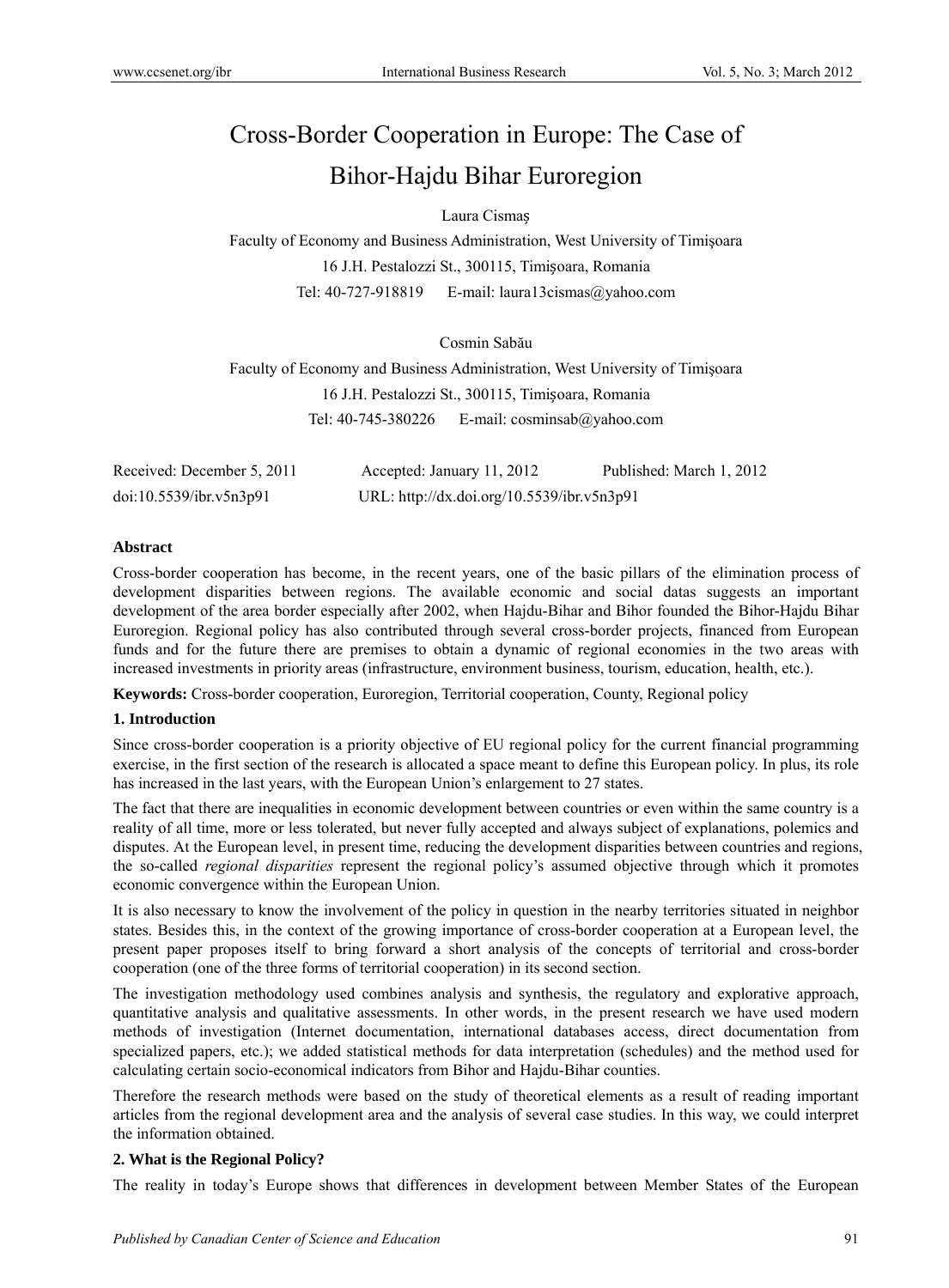Community are quite obvious. Moreover, imbalances are large also within countries, living standards of citizens being different from one area to another. In this context, regional policy has played, plays and will play an important role to mitigate and even to eliminate these gaps. Therefore, this first section provides some clarification on the definition of this type of European policy. Thus, in the paper entitled "Regional policy and the coordination of structural instruments", it is estimated that regional policy represents "in the first place the solidarity between Member States; it is designed to help the most disadvantaged regions. Regional policy is tangible; its results are visible for EU citizens, who benefit directly from assistance in a job search and adapting to labor market changes, especially through training courses."(Pascal et al, 2004)

The same authors state that regional policy does nothing but lead to improving the lives of people living in less developed regions, by increasing the funds that local authorities benefit of in order to create new infrastructure and help companies become more competitive (eg. highways, airports, railway networks, all were built with structural funds, SMEs have been established and helped to operate in decline areas or the information society has penetrated the most remote rural areas) (Pascal et al, 2004).

Another definition is given by Dorin Dolghi in his paper entitled *Region and Regionalization in the EU* in which he considers that regional policy is "a set of measures adopted at Community level to support the less developed regions, aiming to create or to restore a relative balance in the economic activities, living standards, population distribution" (Dolghi, 2004). Petre Prisecaru in his paper entitled "Common EU Policies", quoting Michel Barnier, says: *common regional policy is the only tool designed expressly for disparities, while in the same time being a very specific tool, which involves a transfer of resources among member countries through the EU budget* (Prisecaru, 2004).

The European Commission, the European Union's executive body, tried to give a definition to the term of *regional policy*, concluding that regional development policy seeks to reduce the visible effects on the gap between the development levels of different regions. Also, this type of policy plays an important role in the financial support of projects aimed to the development of regions, cities and increasing living standard of their inhabitants. Therefore, the main goal is to create a potential for regions so that they contribute to the growth and development of economic competitiveness. (Note 2)

Based on the above statements, *regional policy can be defined as a set of means (tools) needed to eliminate the national and regional development disparities. This will be achieved by stimulating cooperation between regions and interregional, competitive environment creation and development, financial support (through European funds) of less developed regions, stimulating the investments in problematic areas through an appropriate fiscal policy, increasing skilled human resources and so on.* 

Thus, in addition to the above definition, we can say that EU regional development policy gives an impulse in the recovery of regional differences within the European Community, especially that from the signing of the Single European Act and the Maastricht Treaty, the European Union has set itself the task to reduce regional development disparities and also to prevent in a certain extent the backwardness of the less developed areas.

### **3. Territorial Cohesion and Cross-Border Cooperation in the View of EU**

As the authoress Alice Engl states, the development of an even greater number of cross-border projects, as well as the occurrence of cross-border territories, were based on three *products* created by the European Union: the euro currency, the unique internal market and the Schengen agreement (Engl, 2009).

Thereby, the areas within borders turned into areas of collaboration between economical, social and political systems belonging to different countries, in which human, natural and financial resources can be used in common by the inhabitants of those settlements (Engl, 2009).

An aspect worth being mentioned is that an ever-growing interest in territorial cooperation on the part of national, regional, local and international actors had been observed in the recent years.

This idea is enhanced by the fact that, as EU has to economically deal with the challenges of the world economy, the continent cannot remain isolated in relation to what happens outside its borders (Gambert & Jann, 2011).

An extremely important remark is made by Jirka Zapletal, who noticed that integration brought into discussion another aspect, namely territorial cooperation within European areals, this becoming one of the Union's objectives according to the Treaty of Lisbon signed in 2000 (Zapletal, 2010).

Thus, territorial cooperation supports the achievement of national cohesion, the infrastructure and communications, cultural changes, as well as collaborations in the sphere of tourism between: territories situated on both sides of the borders, regions and nations (Engl, 2009).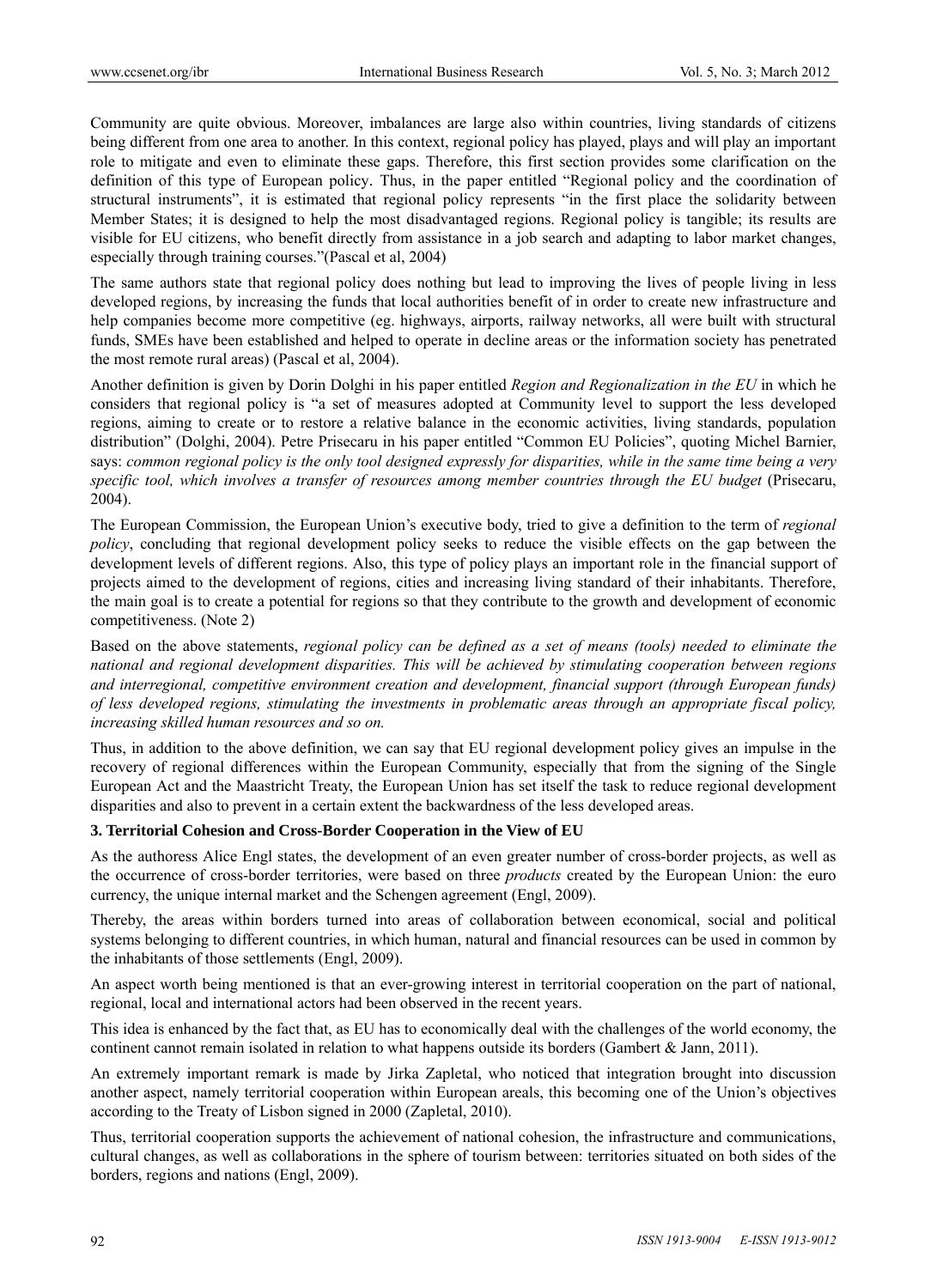In order to encourage territorial cooperation, the European Grouping of Territorial Cooperation (EGTC) had been created at the European level, having the purpose of surpassing the difficulties regarding territorial cooperation by organizing an instrument of cooperation at a community level (INTERREG) (Sykes, 2006).

Territorial cooperation is encountered under different forms (that is, cross-border, interregional, transnational). This classification is made according to the needs of regional and local authorities involved and the competences these authorities have in proportion to the national ones (Engl, 2009).

Because territorial cohesion as objective pursued by the regional policy is also achieved by cross-border cooperation, this form of cooperation is emphasized in the following lines, thus making an affinity with the title of the present paper.

*The Old Continent*, apart from its expansive culture and the common history of nations also comprises a wide range of frontiers (borders). Most states which originated many years ago still exist today, passing through an ample process of transformations during the  $19<sup>th</sup>$  and  $20<sup>th</sup>$  centuries, each of them coming to benefit by a certain level of development nowadays. Yet, a few of them can stand on a long age, as the case of the Portuguese-Spanish frontier is (the most ancient territorial frontier in Europe) (Sykes, 2006).

At present, cooperation between territories with natural frontiers, directly adjacent, has an old tradition on the European continent. Even so, in the case of states like Spain, Portugal and Greece, cross-border cooperation began only in the '80s, due to political changes, switching over to democratic systems and obtaining the quality of member of the European Union by these countries. For countries of Central and Eastern Europe, this process started after 1989 (Gambert & Jann, 2011).

Even from the '50s, at a short interval after the Second World War, the experts of a significant number of European regions disputed on eliminating the frontiers and the possibilities of cross-border cooperation.

What was at the basis of this meeting was the need to increase the standard of living, to allow the existence of a durable peace on the Continent, and to delete the frontier obstacles, the restrictions and other elements that caused the separation of people and authorities from regions with neighboring boundaries (Ghid 2000 Politici Regionale).

At the end of the Second World War, the inhabitants from different borderlands noticed that, in order to have a standard of living equal to the one from the central part of the country, it is necessary to diminish or even to eliminate the negative effects the border had. But they realized this was not possible especially due to the lack of a law-marking framework. Consequently, they laid the foundation of some communal and regional associations situated on both sides of the frontier, which aimed at streamlining cooperation across the borders (Ghid 2000 Politici Regionale).

Starting with the '70s, cross-border regions set up the Association of European Border Regions (AEBR), in 1971. This organism maintained a tight relationship of collaboration with the Council of Europe, the European Parliament and the European Commission. In this way, the network of border and cross-border areas turned into a determinant force for streamlining cross-border cooperation in all these territories on the Continent, contributing to both the activation of European integration and the implementation and development of European programs of assistance for border areals in the entire Europe (Ghid 2000 Politici Regionale).

For this part of Central and Eastern Europe, this form of territorial (cross-border) cooperation began to manifest itself only after 1990 with not a little moderation on the part of the states involved, as these boundaries had been impervious in the past. In this context, collaboration had been carefully prepared, and people had to be made aware of the fact that they still belonged to a common history and they had to look towards a common future in the continental space (Ghid 2000 Politici Regionale).

The bonds existing between two or more local and regional adjacent entities which are in different but neighboring countries represent *cross-border cooperation*. Collaborations of this kind can be short-dated (for example, for a single project) or on a permanent term-indeterminate (in order to solve some complex problems) (Engl, 2011).

We encounter the euroregion as form of permanent cross-border cooperation, it being an institution implying private or public participants, which establishes cross-border affinities between national, local, and regional organisms. Eurodistricts and working communities can be enumerated as forms of cross-border cooperation as well.

Territorial cooperation between areas placed on both sides of the border give the frontier regions the possibility to develop much more rapidly and to achieve territorial cohesion by capitalizing on the EU support of the Council of Europe (Engl, 2011).

### **4. The History of the Euroregion**

The first association between the two neighboring border counties took place in 1997 within other structure of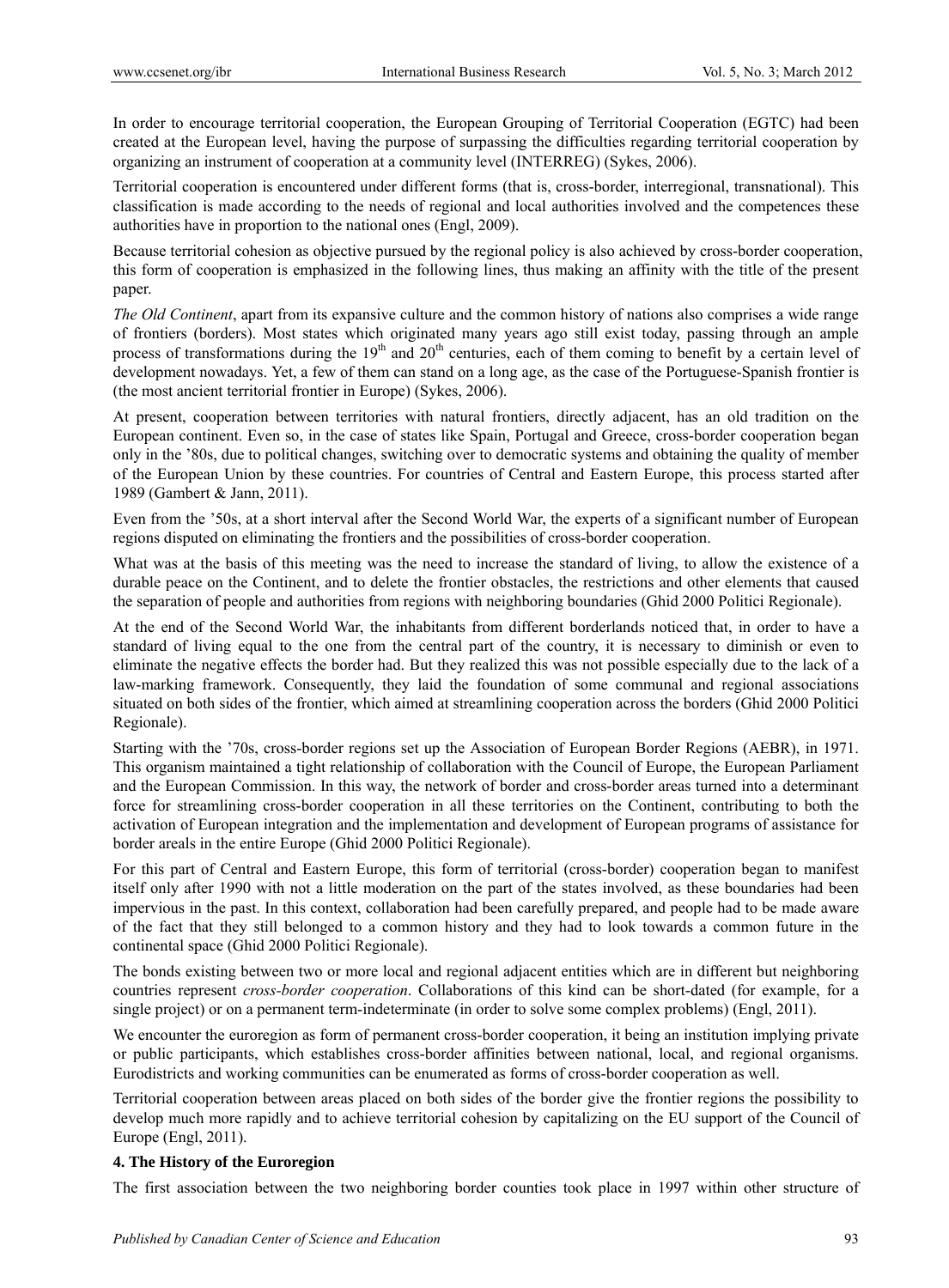cross-border cooperation, of much greater dimensions: the *Carpatica* Euroregion, which includes administrative-territorial units from five countries.

In order for the cooperation to activate much better between the counties and because the Carpatica euroregion used to have a population which outnumbered the inhabitants of some associated states (Hungary, Slovakia), the formation of some smaller euroregions took place, subsequent to its foundation, as the case of *Bihor-Hajdu Bihar* euroregion is (Suli Zakar, 2007).

The existing premise in 2002, along with the foundation proper of the euroregion, when the border between Romania and Hungary symbolically disappeared once the two countries joined the EU, which already happened in 2007, and respectively in 2004, represented an important factor that underlay the accomplishment of this euroregion. Thereby, the starting point for the decision of associating the two counties, Bihor and Hajdu-Bihar, into an organization of cross-border cooperation, was the importance the local authorities granted to the economical affinities which started to develop between entities situated on both sides of the boundary. Apart from this aspect, they wanted the two county seats, Oradea and Debrecen, to collaborate within a common program which pointed the development of the border area (Suli Zakar, 2007).

### **5. A Comparative Analysis of Bihor and Hajdu-Bihar Counties from an Economical Point of View**

### *5.1 A Short Presentation of the Two Counties*

Bihor County lies at the North-West border of Romania, having a surface of 7544 km<sup>2</sup>, while Hajdu-Bihar lies at the North-East border of Hungary, with a surface of  $6211 \text{ km}^2$ . The two counties do not have a homogenous structure, neither regarding their forms of relief, nor from the viewpoint of the other natural resources (lands, distributed in categories of use and fertility, deposits of raw materials etc.). Nevertheless, they somehow find themselves propelled to establish new ways of cooperation due to the challenges experienced by the inhabitants living on both the Romanian and Hungarian border. Moreover, the differences of resources make it possible and somehow necessary for a certain economical cooperation between Bihor and Hajdu-Bihar.

## *5.2 Resources of Employment*

Resources of employment are one of the fundamental resources necessary for a good economical evolution in conditions of efficiency, alongside technical facilities, sometimes in certain situations the latter being even more important than the former.

Analyzing the data related to the *stable population*, as seen in Table 1 one notices that Bihor County occupies an adequate place, but is confronted, even if with a slighter intensity than Hajdu-Bihar, with the phenomenon of depopulation, a consequence of the demographic crisis happening in all the European area. (Note1, Note2)

The most derogatory value of this variable was registered in 2006 in Hajdu-Bihar County, and the most favorable one in 2001 in Bihor County, the tendencies in the two counties being inimical.

As for the *number of unemployed persons*, as seen in Table 2, a certain increase of them can be noticed, after a relative decrease, the tendency of increment occurring in 2007 in Hajdu-Bihar and from 2008 in Bihor County. The most derogatory value of this variable is registered in 2010 in Hajdu-Bihar County and the most favourable one in Bihor County in 2001. Analyzing the available data regarding the *number of employees*, one can notice the most derogatory situation in 2001 in Hajdu Bihar County, and the most favourable value of this variable is registered in 2008 in Bihor County. (Note1, Note2)

### *5.3 The Business Environment*

In order to characterize the state and the dynamics of the business environment, only the indicator of registered companies could be used, mentioning the fact that the business environment is a reality and a much too complex concept to be expressable by a single indicator. Nevertheless, the analysis entails the need of simplification, and the data likely to be obtained under structured and comparable forms are very few.

Analyzing the data referring to the *number of companies registered*, as seen in Table 3, it appears that the most derogatory situation is in 2005 in Bihor County, and the most favourable value of this variable is registered in Hajdu-Bihar County in 2010. The basic tendency is of increase in both counties.

At the same time, in order to appreciate the economical life, the indicator GDP, as seen in Table 4, was used, expressed in millions of USA dollars.

Thus, if the values of the indicator previously mentioned are interpreted, it can be noticed that the most derogatory situation is at the level of 2004 in Bihor County, and the most favourable one is at the level of 2008 within Hajdu-Bihar County. It is interesting that, witnessing the evolution of these values, the differences tend to shade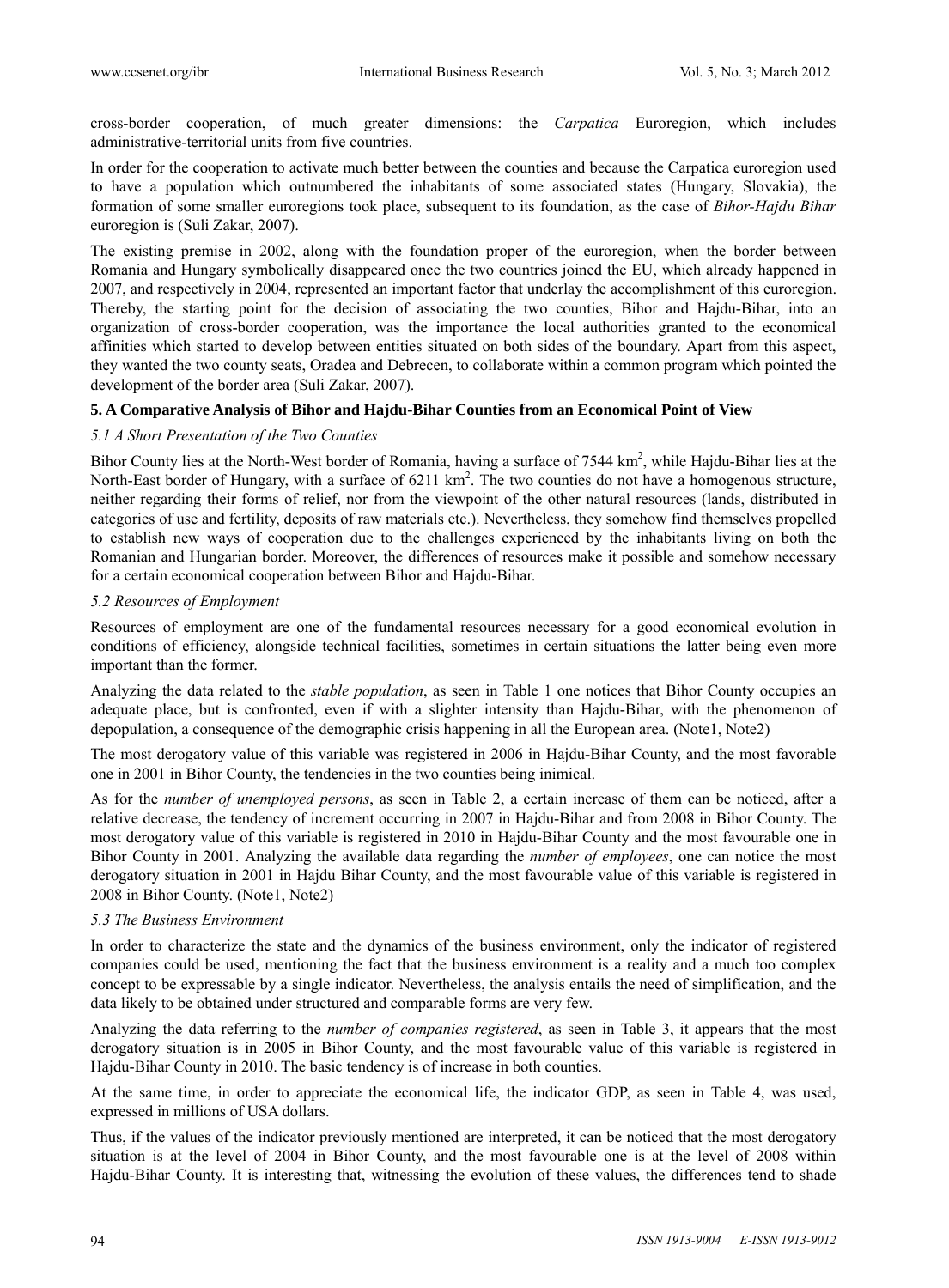away through the time, the values of the indicators heading for an equalization at the level of 2008, which denotes a refreshing, a certain progress of the economical activity in Bihor County, in a more increased rhythm than in Hajdu-Bihar County, phenomenon that leads to the reduction of these dissimilarities.

# *5.4 The Educational Environment and Health*

If the data referring to the *number of kindergartens and schools of all degrees*, as seen in Table 5 in pre-university are interpreted, then the most derogatory situation registered is noticed in 2008 in Bihor County, and the most favorable value of this variable is still recorded in Hajdu-Bihar County in 2000.

If the evolution of this indicator in Hajdu-Bihar County is relatively normal, without too great variations, the data suggest a *real catastrophy* in what concerns Bihor County.

The disastrous situation Bihor County got up to at this chapter has as a consequence the amalgamation of more educational institutions, especially in the rural area and concurrently the significant decrease of the number of children after 1990, fact which can be found in the national demographic reduction.

By analyzing the data which refer to the *number of hospital beds available within the public sanitary units*, as seen in Table 6, the most derogatory situation is detected in 2009 in Bihor County, and the most favorable value of this variable is recorded in Hajdu-Bihar County in 2002. The salient differences between the two counties can be noticed.

Interpretation of data referring to the *number of beds used in the public sanitary units,* as seen in Table 7, leads us to the conclusion that the most derogatory situation is in 2008 in Hajdu-Bihar County, and the most favorable value of this variable is obtained in 2000 at the level of Bihor County. Still, the favorable or derogatory value of this variable is not certain, it might have as cause either a better health condition of the population in Hajdu-Bihar County in what concerns the diseases which need warding or another facility or vision of the specialized authorities.

## *5.5 Tourism*

Analyzing the values of data referring to the *total number of tourists arriving in units of public accommodation*, as seen in Table 8 it is noticed that the most derogatory situation can be encountered at the level of 2009 in Bihor County, and the most favorable at the level of 2007 in Hajdu-Bihar County. The differences are pointedly favorable to the neighboring county.

In what concerns the number of foreign tourists' arrivals, the dissimilarities between the two counties are even more pronounced, the number of sojourns/passing the nights of the foreign tourists are considerably favorable to Hajdu-Bihar County.

Analyzing the values of data referring to the *total number of tourists nights spent in units of public accommodation*, as seen in Table 9, it results that the most derogatory situation is encountered at the level of 2009 in Bihor County, and the most favorable situation is at the level of 2007 in Hajdu-Bihar County. The differences are again pointedly favorable to the neighboring county, in some cases even three times better. Classifying the tourists from the two counties according to the provenient countries is again advantageous for Hajdu-Bihar County.

Analyzing the data related to the *total number of foreign tourists' passing the nights in units of public accommodation*, as seen in Table 10, one can notice that the most derogatory situation is at the level of 2009 in Bihor county, and the most favorable one at the level of 2007 in Hajdu-Bihar county. The differences are again pointedly favorable to the Hungarian county, but without being so great in the case of the former situation presented in this subchapter, the greater number of tourists' passing the nights somehow compensating the dissimilarities in the number of arrivals.

In all the cases previously presented and interpreted, the statistical bonitierung method was used, the results obtained being after the estimations done by the authors.

The analysis of a single table or of a single chart can suggest certain punctual conclusions to us, consistent in the case of the respective indicator.

Therefore, in order to actually have an overall image, the statistical bonitierung method can be applied, in which the value of each indicator of performance (those having the meaning of *the more, the better*) is assigned a draft obtained by dividing it to the minimum value from the table, the result being multiplied by 100.

For the indicators having a reversed variation (those with the meaning of *the less, the better*), as is the indicator of the *number of unemployed*, the process is the same, with the discrepancy that instead of the minimum value, the maximum one is used, and for the estimation of the compound indicator, the values of the factors/coefficients obtained do not add up to the total but are substracted.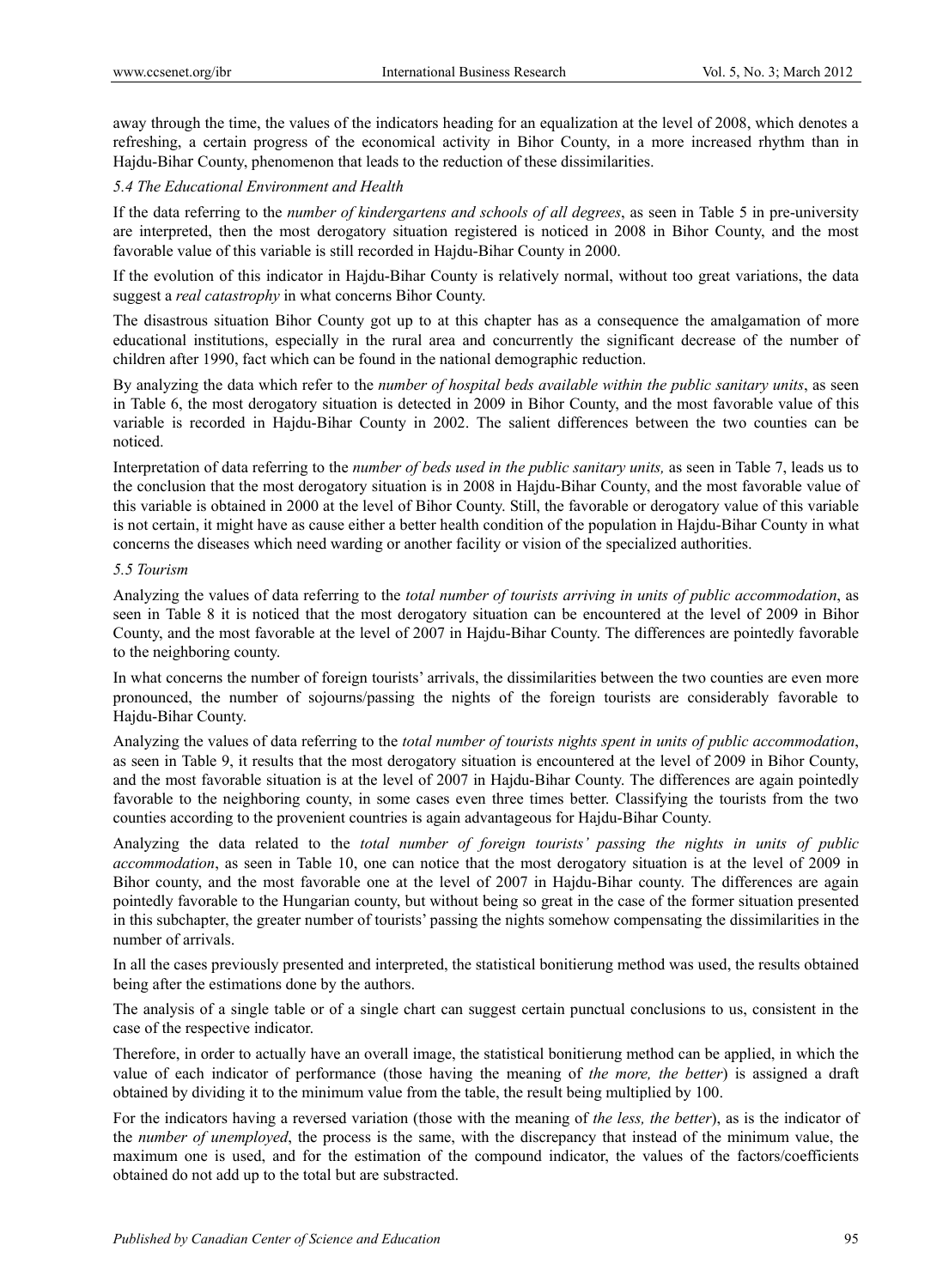Finally, the values of the drafts add up or are substracted according to the case, and are divided to the total number of indicators per years.

A set of individual values issues from it, offering a clearer and a more rapid image both over the economical potential and the level of the development of the two counties than the individual analysis of the tabular data or those represented under the form of charts.

The weak point of the method is that it assigns the same importance to each indicator, but the strong points are on the one hand, the simplicity of the method, and then, on the other hand, it allows characterizing the state of the two counties according to all the indicators both individually and simultaneously.

As the interpretation of data presented under a tabular and graphic form is encountered and acknowledged with more ease by the users already accustomed to these presentations, one insisted upon the description of the data statistically retrieved both at the level of tables containing individual indicators and as analysis of the compound indicator.

One can notice the somehow contradictory influence of the factors taken into account upon the compound indicator. The cause of the apparent equalization in the level of the development of the two counties consists in repeating the figure 100 of the bonitierung draft where there were no initial available data for the respective years, which affects the general volume of corresponding indicators and their apparent dynamics. More exactly, in the first variant of bonitierung method, in which there are missing data for the indicators analyzed, the neuter value of 100 was employed, hence the results seeming much too identical.

Thereby, in the final variant, the value of 100 had been eliminated and the existing values of the indicators had been taken into consideration. Thus, the general table of bonitierung method was refigured by leaving the columns without data blank. Even if the final tendency of equalization is present, the dynamics in the final form of bonitierung method is closer to reality.

## **6. The Situation of Cross-Border Cooperation in Bihor-Hajdu Bihar Euroregion**

The data referring to cross-border cooperation at the level of Bihor-Hajdu Bihar euroregion had been made available by the Regional Office of Cross-border Cooperation Oradea (BRECO).

Within the Phare Program CBC 2004 Romania-Hungary, as seen in Table (11), a number of ten projects had been effectuated and finished, having a total value of 1.807.523,1 euros, out of which the Phare part was of 1.355.642,3 euros, the national financing share of Romanian authorities being of 451.880,8 euros, and the co-financing of the beneficiary was of 263.982,9 euros.

Within the Phare Program CBC Romania-Hungary, a number of 39 projects had been completed during 2004-2006, having a total value of 6.538.844 euros, out of which the Phare part was of 4.515.114 euros, the Romanian national share of financing being of 1.423.513 euros, and the co-financing of the beneficiary was of 815.480 euros.

# **7. The Analysis of the Effects of the Completed Cross-Border Projects**

It is difficult to quantify the influence of cross-border projects upon economical life, because on the one hand the effects are not many times immediate. Their results are likely to be felt after a certain period of time and to manifest themselves on long time frames, possibly decades (for example, the achievement of a purification station).

On the other hand, there are two categories of possible effects; first, it is the local one, where the project is carried out, and which begins to assert from the very time of effectuating the investment. More exactly, it is about the work force employed locally, the respective employees have higher salaries, thus the consumption will increase both in volume and structure, and they can pay their taxes and local impositions. Thereby, the local city halls have higher incomes, being able to function at better parameters. The second category of effects includes those belonging to the level of the county and implicit of the euroregion, as both the welfare and the misery propagate around.

In the present case, that is the euroregion *Bihor-Hajdu Bihar*, due to the insufficiency of the data gathered and their minimalist character, it is very difficult to analyze the effects of the regional cross-border projects.

All the more so as to make such a study, it would be ideal to follow the effects upon the localities where the respective projects are accomplished and not only the economical ones.

Of course, any completed project has an economical component, but this is not the only one. Sometimes the administrative part, of environmental protection or strictly regarding the specificity of the local community, the preservation of certain traditional crafts, become much more important than the economical aspect strictly. All these elements previously mentioned need both great time resources and people. But, in spite of them, it can represent a research topic for the future, which can extend the actual stage of the present research.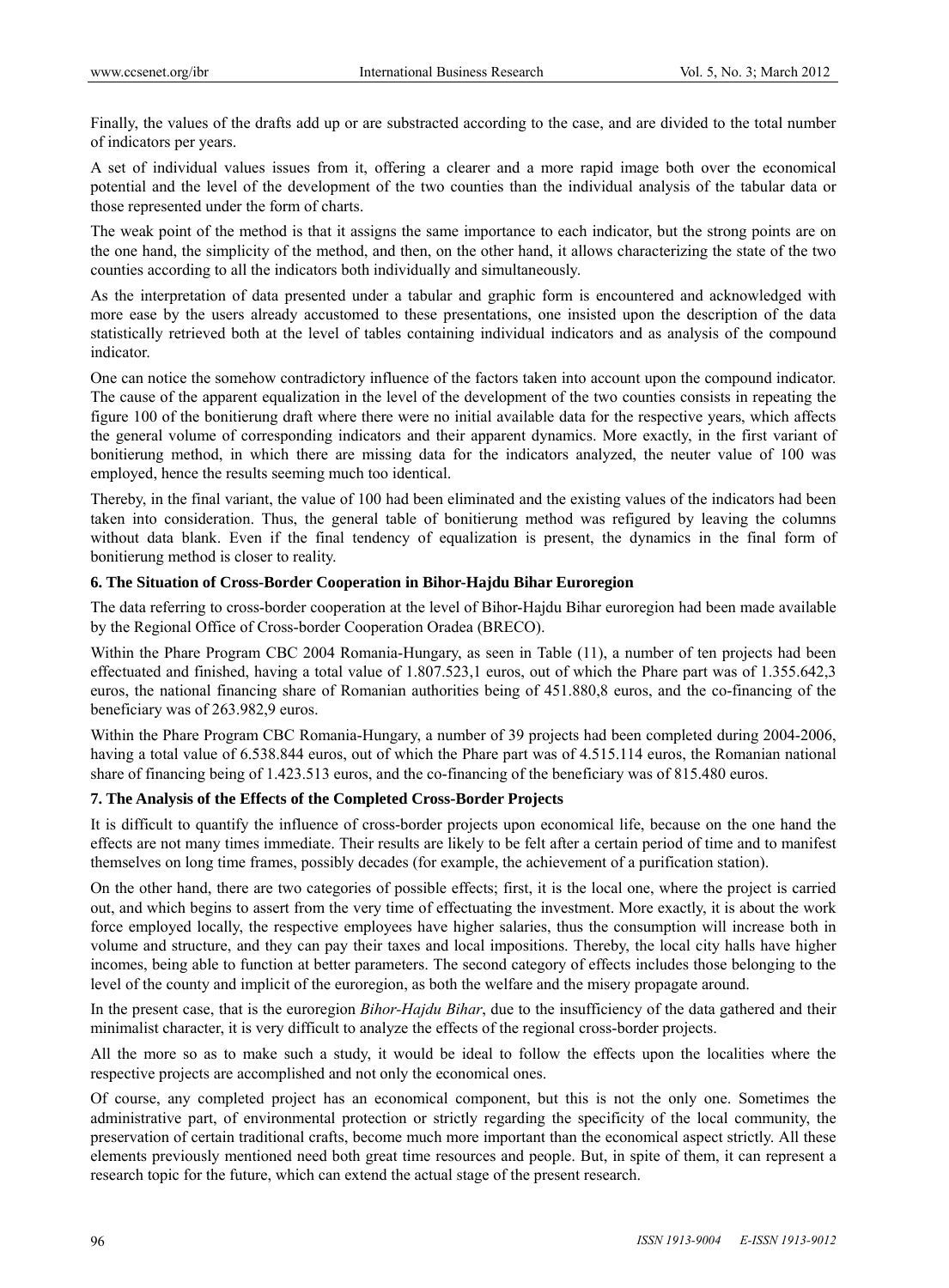Precisely from the reasons presented above, even if the establishment of a compound indicator was initially expected by which to eventually measure the effect of these cross-border projects upon the economy of the euroregion, it was concluded that it was difficult to achieve. The bonitierung method could not be applied because of the very few available data from the statistical organizations, data which are prospected for under different forms, structure and unity of measurement. This makes it difficult to find a set of common data to be pursued and available on common periods within intervals as long as possible

### **8. Conclusions**

It can be said that, regarding the socio-economical level of the two counties composing the euroregion Bihor-Hajdu Bihar, in the recent years the Hungarian county has had an advantage. If the entire analyzed period (2000-2010) is being prospected for, one can notice that, in the first interval, this county has succeeded into gaining on the inequality unto Bihor County, and, on the whole, it can be said that the euroregion in question is characterized by a certain uniformity of the economical-social life.

Cross-border cooperation plays an important role in the development of Bihor-Hajdu Bihar euroregion, the local authorities from the two counties intending to significantly enhance the number of bilateral projects. At the same time, the economical potential of the area is an increased one, and the key to a balanced development of the border territory will be to attract important sums of European money by means of structural funds.

This result (catching up the differences) can be achieved by investing significant amounts of money in sectors of regional economy capable of producing plus value.

Also, it should be noted that there isn't a general indicator by which to judge the effect of European money in the territory, specifically in the national and regional economies. In other words, the European Union directs the money to member states, but then it doesn't have a record of their impact on the economic development of those countries. Therefore, for the future it would require a careful analysis of this issue at the European level in order to identify the result of using the European funds.

## **References**

Cismaş, L., & Sabău, C. (2011). The evolution of the socio-economical profile and cross-border cooperation in Bihor-Hajdu Bihar Euroregion. *Recent Researches in Tourism and Economic Development,* 160-165.

Dolghi, D. (2004). Regiune şi Regionalizare în Uniunea Europeană, 75.

Engl, A. (2009). Territorial cooperation in Europe: Coordinated strategy or lost in confusion?. *Institute of Governance Studies*, 3.

Engl, A. (2011). Future perspectives on territorial cooperation in Europe: The EC regulation on a European grouping of territorial cooperation and the Planned Council of Europe Third Protocol to the Madrid Outline Convention Concern Euroregional Co-operation Groupings, *European Diversity and Autonomy Papers*.

Gambert, N., & Jann, R. (2011). European Cohesion Policy and Territorial Cooperation. Neighbouring Countries: Towards Deeper Coordination?. *European Journal of Spatial Development*.

Pascal, I., Vlad, M., Deaconu, Ş., & Vrabie, C. (2004). Politica regională şi coordonarea instrumentelor structurale, *Centrul de Resurse Juridice*.

Pascariu, G., Lhomel, E., Stănculescu, M., Jula, D., & Luţaş, M. (2002). Impactul politicii de coeziune socială asupra dezvoltării economico-sociale la nivel regional în România, *Pre-Accession Impact Studies* 8*.*

Prisecaru, P. (2004). Politici Comune ale UE, *Editura Economică*, 75.

Sykes, O. (2006). The Evolving Context for European Territorial Co-Operation, *Town and Country Planning*, 288.

Suli Zakar, I. (2007). A hatarokes a Hataron Antyulo (CBC) Kapesolatok, 99.

Zapletal, J. (2010). The European Grouping of Territorial Coperation-EGTC: A New Tool Facilitating Cross-Border Cooperation and Governance Quaestiones Geographicae, 15.

*AEBR's Ghid 2000 Politici Regionale*, elaborated by AEBR (section C2), 5-6.

### **Notes**

Note 1. http://portal.ksh.hu/pls/ksh/docs/eng/xstadat/xstadat\_annual/i\_qlf022.htm.

Note 2. http://ec.europa.eu/regional\_policy.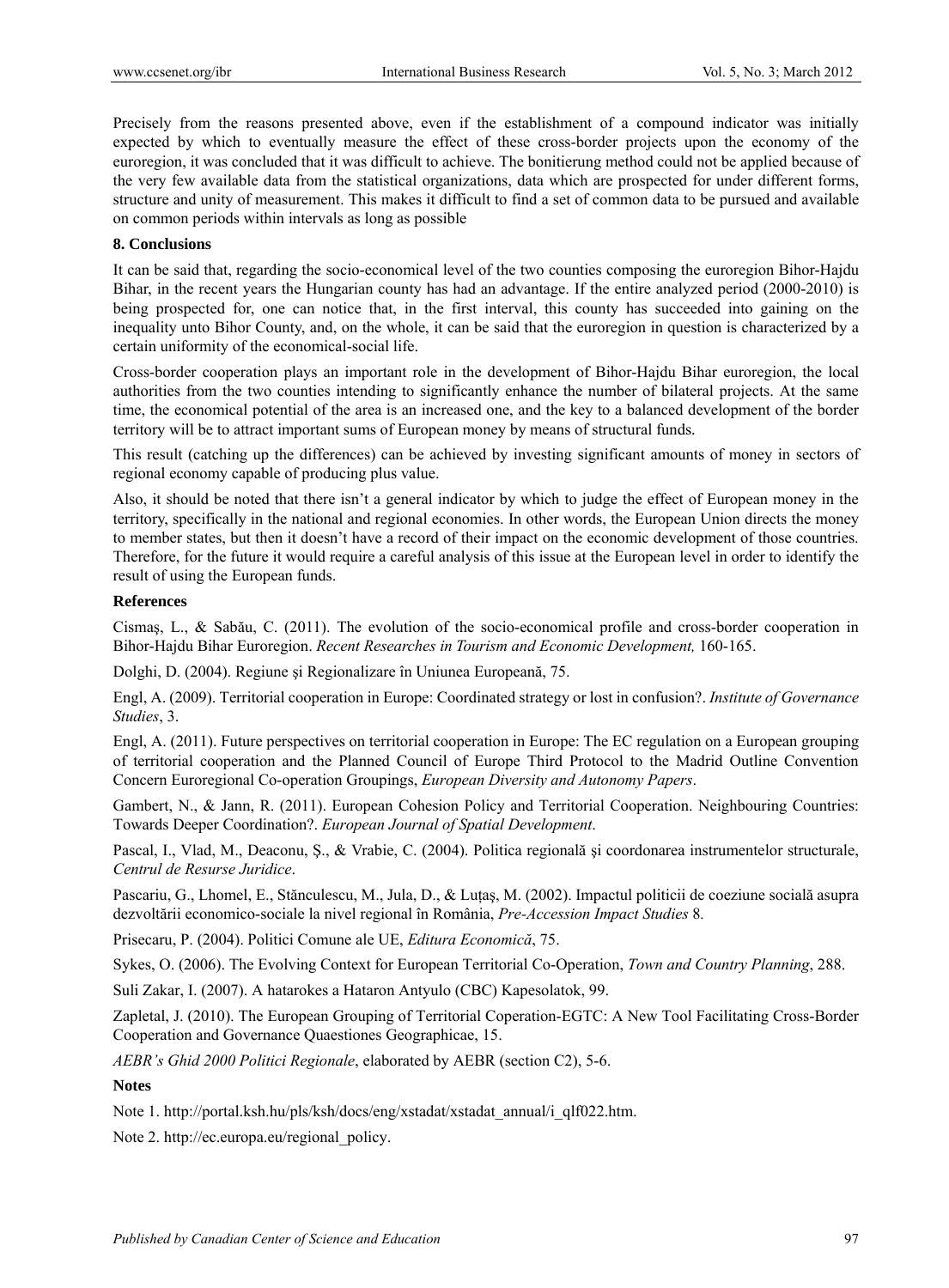#### Table 1. Stable Population (in Thousands)

| Year                | 2001    | 2002    | 2003    | 2004    | 2005    | 2006    |
|---------------------|---------|---------|---------|---------|---------|---------|
| Hajdu Bihar County  | 553.264 | 552.478 | 551.837 | 550.265 | 549.372 | 547.357 |
| <b>Bihor County</b> | 619.529 | 603.743 | 602.206 | 598.381 | 596.670 | 595.448 |

Source: The online data base TEMPO ONLINE, Romania's National Institute of Statistics.

http://portal.ksh.hu/pls/ksh/docs/eng/xstadat/xstadat\_annual/i\_qlf022.html, accessed in 15.05.2011

#### Table 2. Number of Unemployed Persons (in Thousands)

|             | 2000 | 2001 | 2002 | 2003 | 2004 | 2005  | 2006 | 2007 | 2008 | 2009 | 2010 |
|-------------|------|------|------|------|------|-------|------|------|------|------|------|
| Hajdu Bihar | 14.5 | 13.1 | 13.4 |      | 11.9 | l 7.6 | 20.0 | 16.3 | 18.4 |      | 27.9 |
| Bihor       | L6.5 | 10.1 | 14.9 | 10.5 | 9.3  | 12.3  | 12.8 | 11.5 | 13.9 | 23.3 | 23.3 |

Source:The online data base TEMPO ONLINE, Romania's National Institute of Statistics.

http://portal.ksh.hu/pls/ksh/docs/eng/xstadat/xstadat\_annual/i\_qlf022.htm, accessed in 15.05.2011

#### Table 3. Number of Companies Registered (in Thousands)

| Year        | 2005  | 2006  | 2007  | 2008  | 2009  | 2010  |
|-------------|-------|-------|-------|-------|-------|-------|
| Hajdu Bihar | 18301 | 8775  | 19340 | 20422 | 21290 | 22130 |
| Bihor       | 15168 | 16118 | 7750  | 18850 | 18850 | 18850 |

Source: The online data base TEMPO ONLINE, Romania's National Institute of Statistics.

http://portal.ksh.hu/pls/ksh/docs/eng/xstadat/xstadat\_annual/i\_qlf022.htm, accessed in 15.05.2011

#### Table 4. GDP (Millions US Dollars)

| Year        | 2004    | 2005    | 2006    | 2007    | 2008    | Average |
|-------------|---------|---------|---------|---------|---------|---------|
| Hajdu Bihar | 4218.48 | 4416.21 | 4390.93 | 5295.36 | 5966.13 | 4047.9  |
| Bihor       | 2255.37 | 2751.68 | 3372.03 | 4708.57 | 5456.94 | 3090.8  |

#### Table 5. Number of Kindergartens and Schools of All Degrees

| Year        | 2000 | 2001 | 2002 | 2003 | 2004 | 2005 | 2006        | 2007         | 2008 | 2009 |
|-------------|------|------|------|------|------|------|-------------|--------------|------|------|
| Hajdu Bihar | 509  | 521  | 515  |      |      | 526  | 520         | 520          | 521  | 518  |
| Bihor       | 1014 | 1005 | 1001 | 349  | 348  | 345  | 221<br>∠∠ 1 | つつく<br>ر ے ک | 219  | 228  |

Source: The online data base TEMPO ONLINE, Romania's National Institute of Statistics.

http://portal.ksh.hu/pls/ksh/docs/eng/xstadat/xstadat\_annual/i\_qlf022.htm, consultat la 15.05.2011

## Table 6. Number of Hospital Beds Available within the Public Sanitary Units

| Year        | 2000  | 2001  | 2002  | 2003  | 2004  | 2005  | 2006  | 2007  | 2008  | 2009  |
|-------------|-------|-------|-------|-------|-------|-------|-------|-------|-------|-------|
| Haidu Bihar | 5521  | 14940 | 7969  | 16556 | 16076 | 7330  | 5573  | 16268 | 16580 | 15750 |
| Bihor       | 10472 | 10442 | 10442 | 10475 | 10591 | 10455 | 10552 | 10126 | 9984  | 9746  |

Source: The online data base TEMPO ONLINE, Romania's National Institute of Statistics.

http://portal.ksh.hu/pls/ksh/docs/eng/xstadat/xstadat\_annual/i\_qlf022.htm, consultat la 15.05.2011

#### Table 7. Number of Beds Used in the Public Sanitary Units

| Year        | 2000 | 2001 | 2002 | 2003 | 2004 | 2005 | 2006 | 2007 | 2008 | 2009 |
|-------------|------|------|------|------|------|------|------|------|------|------|
| Hajdu Bihar | 4292 | 4340 | 4281 | 4379 | 4290 | 4285 | 4290 | 3738 | 3713 | 3738 |
| Bihor       | 5659 | 5609 | 5556 | 4528 | 4613 | 4566 | 4274 | 4250 | 4272 | 4253 |

Source: The online data base TEMPO ONLINE, Romania's National Institute of Statistics.

http://portal.ksh.hu/pls/ksh/docs/eng/xstadat/xstadat\_annual/i\_qlf022.htm, consultat la 15.05.2011

#### Table 8. Total Number of Tourists Arrival in Units of Public Accommodation

| Year        | 2005   | 2006   | 2007   | 2008   | 2009   |
|-------------|--------|--------|--------|--------|--------|
| Hajdu Bihar | 299730 | 369451 | 402291 | 395006 | 359138 |
| Bihor       | 216019 | 212194 | 227334 | 228235 | 201234 |

Source: The online data base TEMPO ONLINE, Romania's National Institute of Statistics.

http://portal.ksh.hu/pls/ksh/docs/eng/xstadat/xstadat\_annual/i\_qlf022.htm, consultat la 15.05.2011